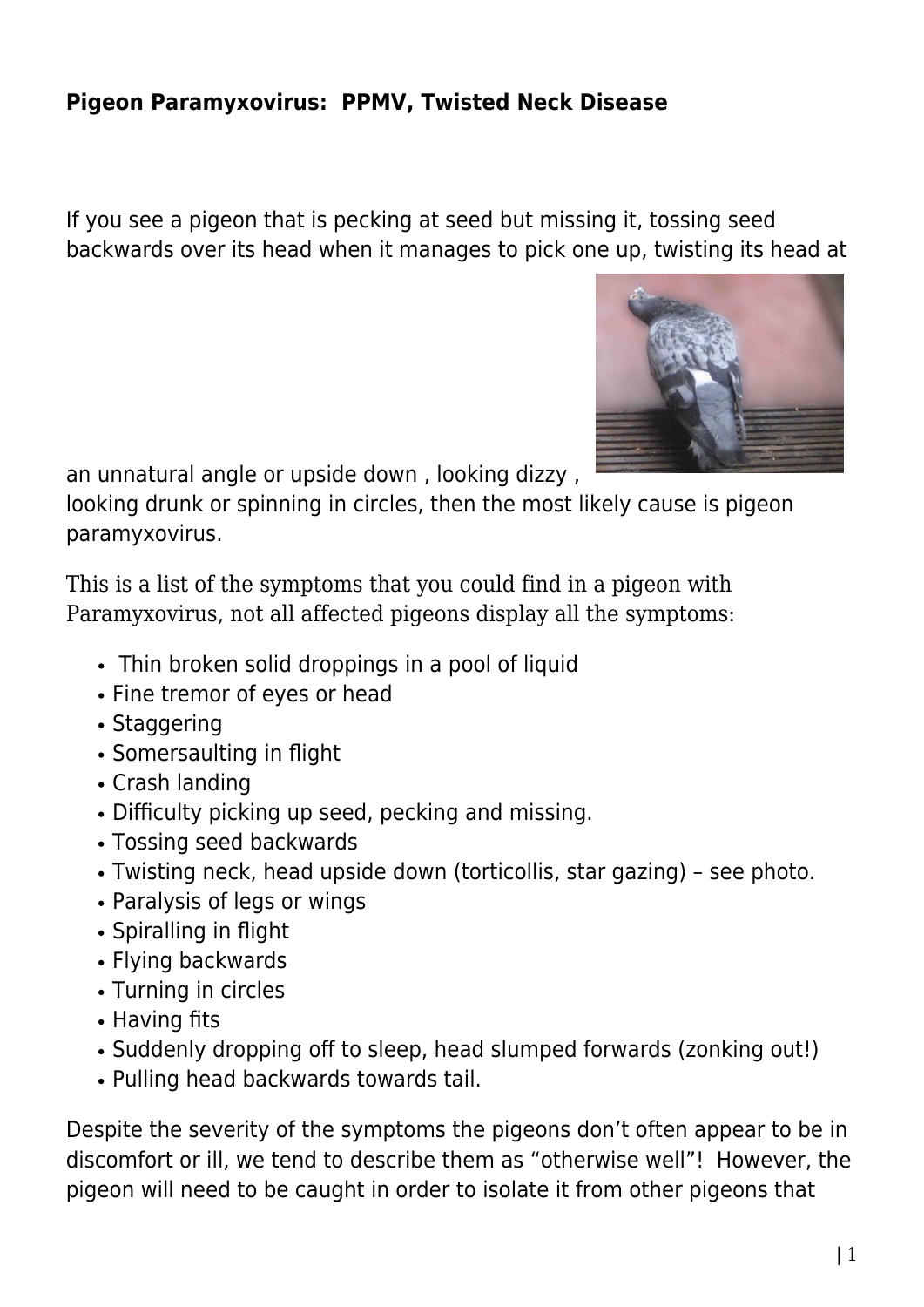might become infected and to give it the supportive care that it will need to survive the disease.

Pigeon PMV can damage a pigeon's nervous system. Some pigeons make a quick recovery but can have the symptoms (not the virus) return weeks or months later, some will take longer as the healing process can be very slow, others will have residual nervous symptoms for the rest of their lives and will be unreleasable.

If you decide to take a pigeon with paramyxovirus to a rescue centre or to a vet the most likely outcome is that it will be euthanased, because PPMV is an infectious disease that requires the bird to be isolated from other pigeons for at least 6 weeks and most centres don't have the resources to do that. However, there are a few rescue centres that are equipped for nursing pigeons with PMV and some will be able to offer them a permanent haven if they don't make a complete recovery.

**PIGEON PARAMYXOVIRUS** is a viral disease that does not affect man or animals, but a human that handles a pigeon with PMV or the live vaccine can develop conjunctivitis if sensible precautions are not taken (eg, do not touch your eyes immediately after handling a pigeon with PMV or the live vaccine).

The incubation period can vary from a few days to several weeks. The most common symptoms seen by the rescuer, though only a few will be seen at the same time are : Pigeon turning in circles, difficulty picking up seed, pecking and missing, tossing seed backwards, staggering, extremely watery poops, thin broken solid droppings in a pool of liquid, fine tremor of eyes or head somersaulting in flight, crash landing, twisting neck, head upside down (torticollis, star gazing) , spiraling in flight, flying backwards , having fits,